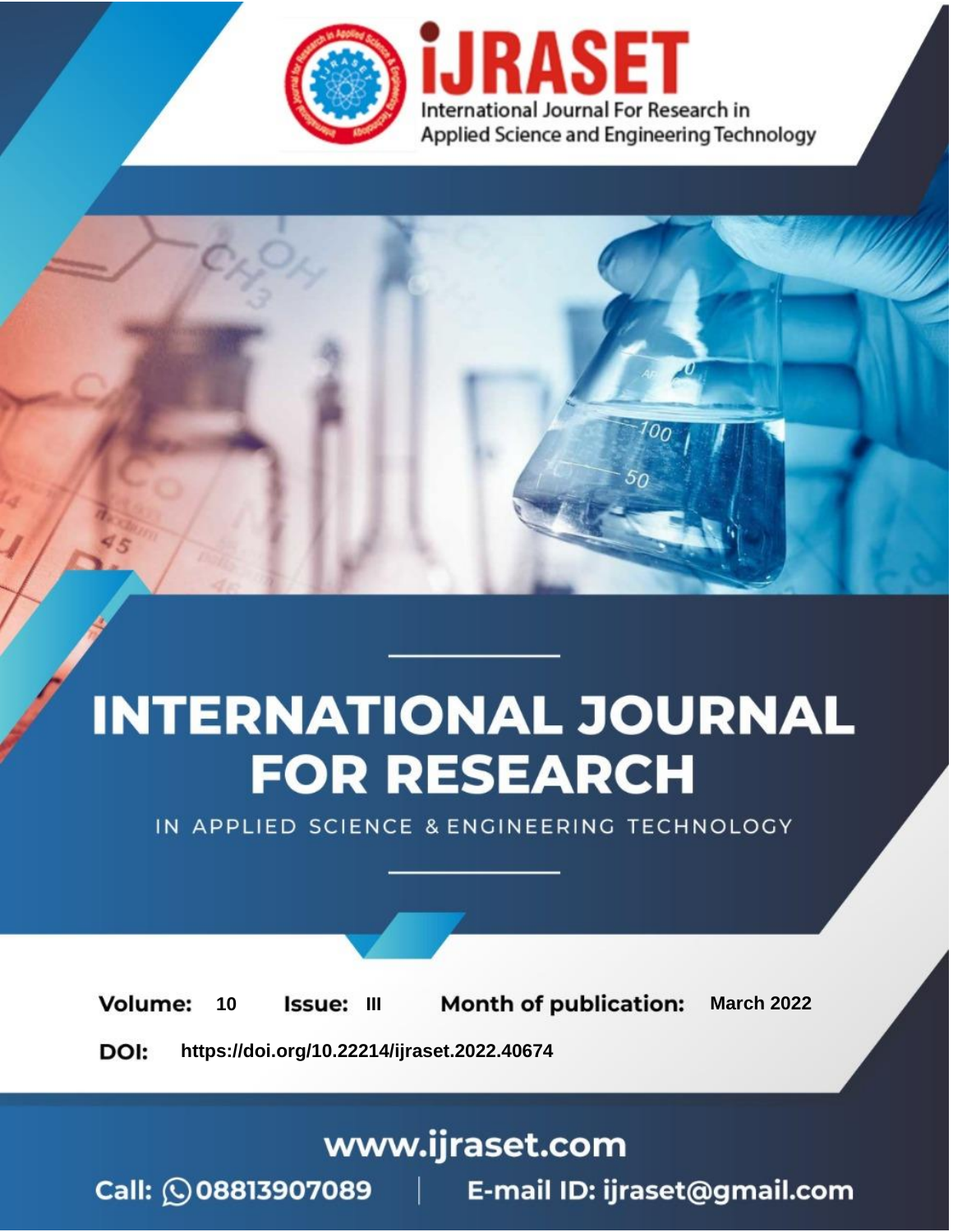

### **Review Paper on Modification of Existing Treadmill cycle**

Dr. R.H. Parikh<sup>1</sup>, Pranay Ghodeswar<sup>2</sup>, Akansha Ganvir<sup>3</sup>, Rupal Sukhadeve<sup>4</sup>, Nitesh Gaurkar<sup>5</sup>, Shreyash Shendurkar<sup>7</sup>, Hardik Bhaware<sup>8</sup>

*1, 2, 3, 4, 5, 6, 7, 8Mechanical Department, K.D.K. College of Engineering, Nagpur*

*Abstract: This Paper deals with the Modification of treadmill cycle. It's based in Re-design of previously existing treadmill cycle. It's designed to provide a safe, convenient, and easily handling treadmill cycle which fulfils the requirement of users and love to ride on it by users. Many nature lover who loves to run or walking while feeling the nature, but stuck due to busy schedule and cannot use inconvenient treadmill cycle for traveling short distance, due to this reason, modification of treadmill cycle was required. Basically, the concept of treadmill is to transfer human energy into motion of machine. We want to give the best treadmill ride to the riders. And we have believed that, it will be the best suited device for health-conscious people. The existing treadmill cycle frame and handle are made up of mild steel and we are replacing mild steel with aluminium alloy. We are completely removing the heavy mechanism on the rear wheel and implementing simpler and easier mechanism to reduce weight of treadmill cycle. By modifying the existing treadmill cycle, we are replacing normal spoke wheel with an alloy wheel. In treadmill frame heavy rollers are completely replaced by light weight rollers.*

#### **I. INTRODUCTION**

The Modification deals with the optimization of the existing treadmill cycle with respect its weight there by making the right easier and more comfortable. Treadmill cycle is a new and innovative device for running, while covering traveling distances and enjoying nature. By using the treadmill cycle we can get an experience of walking and running. If we talk about our previous working treadmill cycle, we have observed some obstacles while riding such as unbalanced ride, speed bumps, high effort required, and heavy weight. People are not able to use treadmill cycle on daily basis due to these inconvenient obstacles. In our modified cycle, we have tried to provide safe, less effort required, and well-balanced position on treadmill to the riders. It is made up of various mechanical component combining with DC motor, that will give a better speed while walking. As, Treadmill transfer human energy into motion of machine. So, when the rider walks on the cycle, the belt pushed in backward direction, by every footstep. The belt butts up against the rear wheel propelling the bike forward. It is fuel free and made of aluminium alloy which will give us a durable, light weight, convenient and smooth working cycle. This will make simple for people to use the treadmill cycle on the daily basis, while continuing their work and enjoying nature.



Fig. Design of treadmill Cycle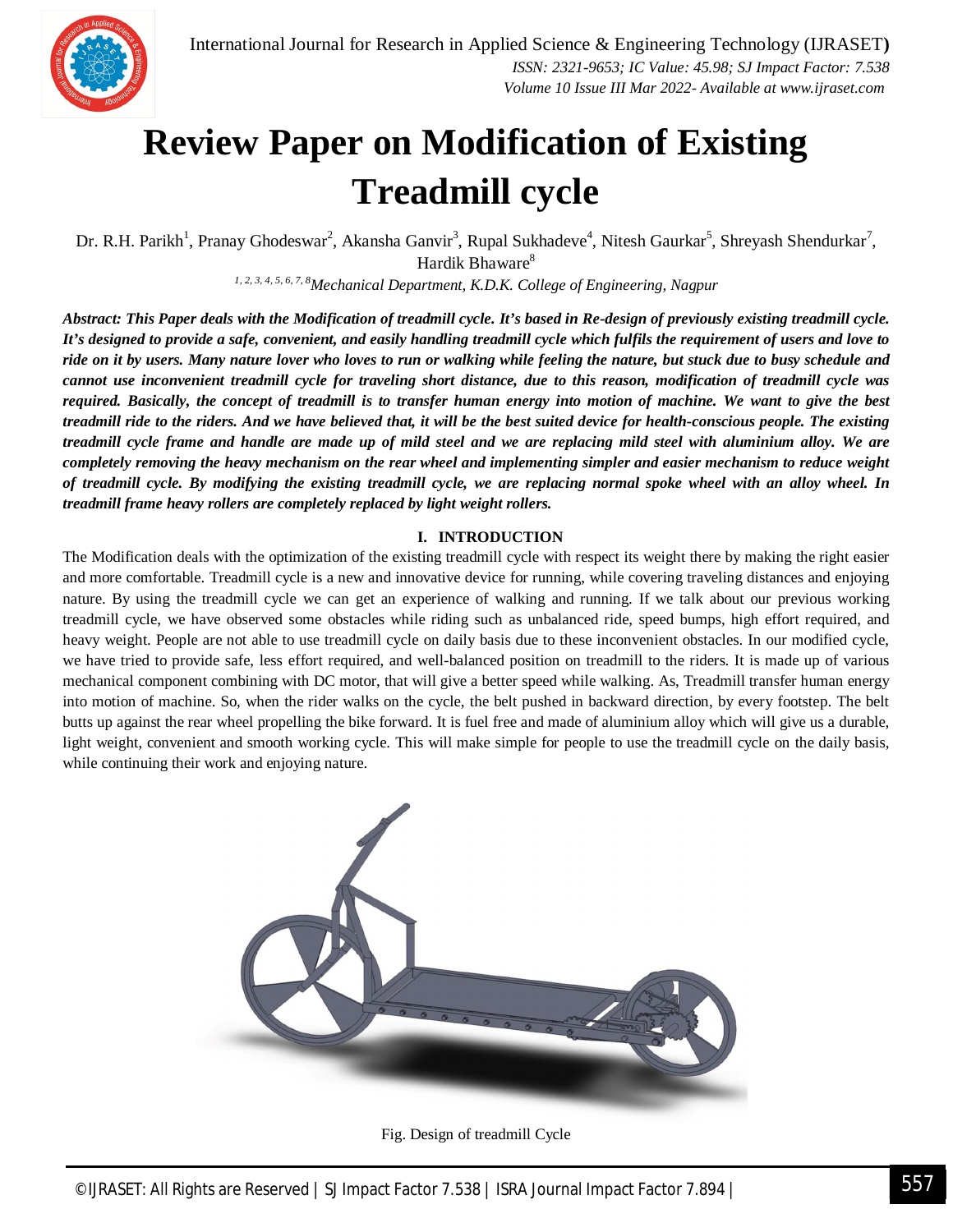

International Journal for Research in Applied Science & Engineering Technology (IJRASET**)**

 *ISSN: 2321-9653; IC Value: 45.98; SJ Impact Factor: 7.538 Volume 10 Issue III Mar 2022- Available at www.ijraset.com*

#### **II. PROBLEM IDENTIFICATION**

- *A.* In existing treadmill bicycle the centre distance between two end rollers is more, hence there is chance to unbalance the bicycle, to overcome these problems we try to decide to modify it in short length
- *B.* Weight is main parameter in every machine; hence we try to minimize the weight by using aluminium alloy.
- *C.* To control the stability of treadmill bicycle rear side one side assembly will remove totally and make bicycle balance.
- *D.* To maintain the incline slop for comfort position, need to replace the rear wheel in less diameter as compare to front wheel.

#### **III. MATERIAL USED**

We have used Aluminium alloy 6061 which provides enough strength and light in weight. Density of 6061 aluminium alloy is 2.7 g/cm3. 6061 aluminium alloy is heat treatable, easily form, weld-able and corrosion resisting material. The first digit of 6061 represents main alloying elements, second digit of 6061 represents standard alloy and last to digit represent Specific alloy.

- *1)* 97.9% Aluminium
- *2)* 1.0% Magnesium
- *3)* 0.6% Silicon
- *4)* 0.28% Copper
- *5)* 0.2% Chromium

| Mechanical properties        | Metric   |
|------------------------------|----------|
| <b>Modulus of Elasticity</b> | 68.9 GPa |
| Ultimate tensile strength    | 310 MPa  |
| Tensile yield strength       | 276 MPa  |
| Rockwell B Hardness          | 60       |
| <b>Elongation of Break</b>   | 16%      |

#### **IV. OBJECTIVES**

- *A.* The modified power health cycle is totally a new gateway of transportation.
- *B.* The modified light weight assistance cycle that takes very minimal effort on walk, and easily handling by the riders.
- *C.* The components have been used which makes our cycle, safe, easily handling, smooth working and durable.
- *D.* This cycle is convenient to use on daily basis also to cover short distance while maintaining health.
- *E.* By this rise in pollution our eco-friendly cycle helps to save environment and also make people exercise while they traveling to various destinations.

#### **V. APPLICATION**

- *A.* Treadmill cycle can be used as alternative transport mode for small distances.
- *B.* It can be used for commuting in malls parks and outdoor places nearby.
- *C.* This is the best mode of transport which reduces fuel consumption and also can be used for exercise.

#### **REFERENCES**

- [1] Kakde Pankaj, Gade Kumarprem, Lipare Swapnil, Khamkar Nilesh, Mechanical Engineering, G.S. Moze College of Engineering, Savitribai Phule Pune University, (India) International Journal of Advanced Technology in Engineering and Science Volume 07, Issue No. 03, April 2018 ISSN (online): 2319 – 8354 (Page No. 433).
- [2] Dr. Ravikiran Kisan MD, Dr. Swapnali Ravikiran Kisan MD, Dr. Anita OR MD & Dr. Chandrakala SP MD "Treadmill and Bicycle Ergometer Exercise: Cardiovascular Response comparison" Global Journal of Medical Research, vol. 12, pp.23-26, June 2012.
- [3] Adeel Ansari1, Noman Raza2, Farooqui Sameer3, Zohaib Shaikh4, Professor Arshad Rashid5, International Journal of Modern Trends in Engineering and Research, Department of Mechanical Engineering, MMANTC, Malegaon, e-ISSN No.:2349-9745, Date: 28-30 April, 2016
- [4] https://www.azom.com/article.aspx?ArticleID=6636
- [5] https://www.youtube.com/
- [6] https://lopifitus.com/